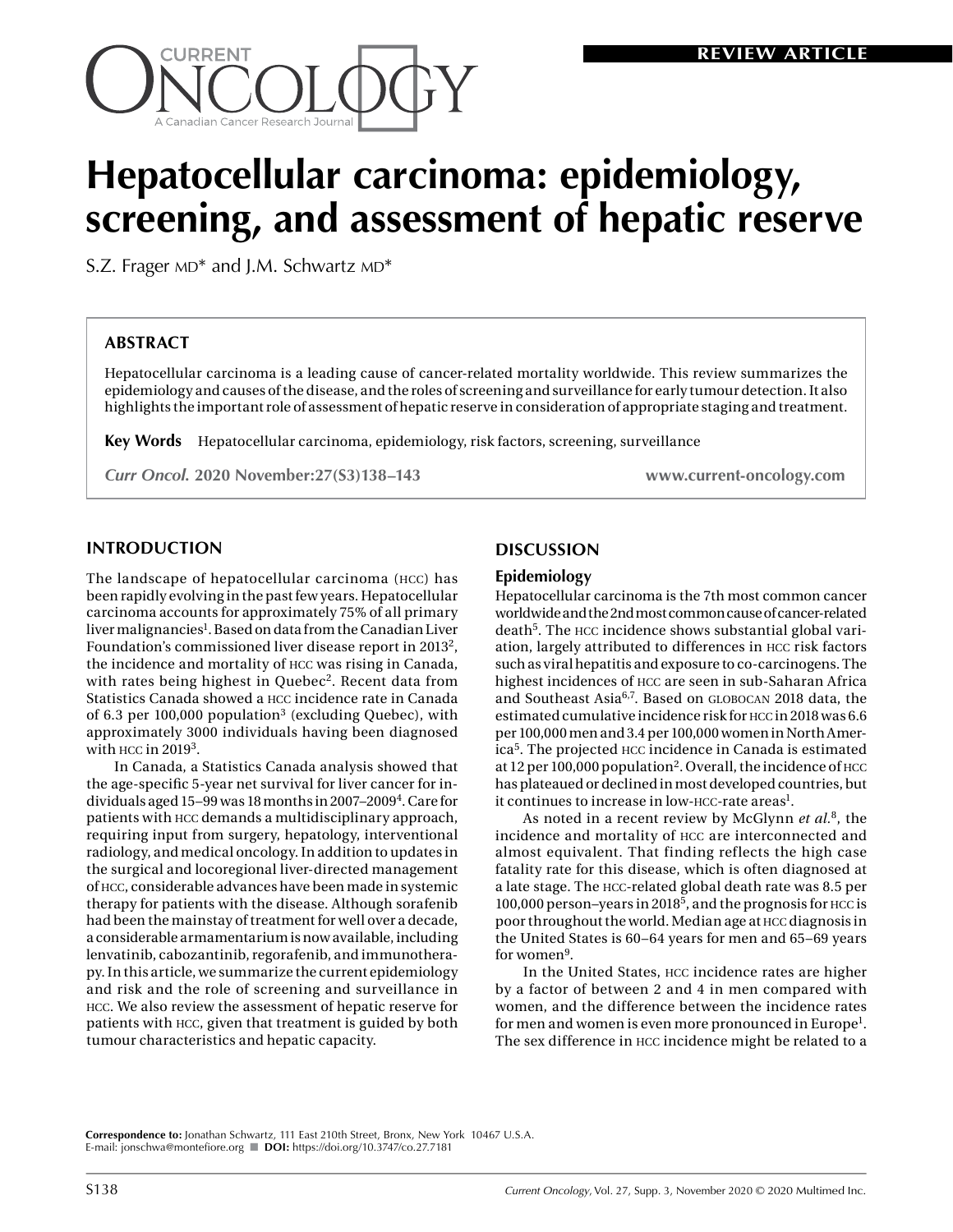protective effect of estrogens and lower exposure to hcc risk factors in women. In 2016, the incidence of hcc was highest in the American Indian/Alaskan Native population (11.4), followed by the Hispanic population (9.8), the Asian/Pacific Islander population (9.1), the non-Hispanic black population (8.1), and the non-Hispanic white population  $(4.6)^9$ .

## **Specific Risk Factors**

## *Viral Hepatitis*

Hepatitis B virus (HBV) and hepatitis C virus (HCV) infections are still the most common risk factors for hcc, causing 80% of cases worldwide $6,10$ . Overall, the annual incidence of  $HCC$ is 2%–5% in patients with cirrhosis from chronic hbv or HCV infection<sup>11</sup>. Based on Canadian Liver Foundation data from 2013, approximately 500,000 people are infected with HBV or HCV in Canada<sup>2</sup>. Data from the Canadian Notifiable Disease Surveillance System and the Enhanced Hepatitis Strain Surveillance System show that the incidence of acute hepatitis B is falling in Canada (although those data represent only 41% of the population).

Hepatitis B virus is a known direct liver cancer carcinogen, given its ability to intercalate into the host genome in the form of covalently closed circular  $DNA^{12,13}$ . Multiple studies have shown a relationship between HBV infection and hcc development in patients with or without cirrhosis $14-16$ . The annual incidence of  $HCC$  in patients with chronic HBV infection without cirrhosis is 3.2 per 100 person–years, and the lifetime risk of hcc among carriers of hbv ranges from 10% to 25%12. Patients at higher risk of developing HCC have a high viral load (HBV DNA >  $10^6$  U/mL),  $\mu$  positivity for the hepatitis B e-antigen, inactive chronic HBV, HBV genotype C, male sex, or hepatis delta co-infection. Clearance of hepatitis B surface antigen is associated with a favourable prognosis, but hcc can still develop. Other non-modifiable factors that increase the risk of developing HCC are young age at HBV acquisition, alcohol or tobacco use, blood type B (in male individuals), and a family history of hcc. Some of those factors are incorporated into various societal hcc screening guidelines.

Vaccination against hepatitis B has dramatically reduced the incidence of  $HCC^{17}$ . In addition, therapy for HBV in patients with a high viral load and evidence of necroinflammation or fibrosis has been shown to improve liver function and fibrosis stage. Antiviral therapy against HBV using older interferon regimens and nucles(t)ide analogues reduced the relative risk for hcc [interferon relative risk: 0.66; 95% confidence interval: 0.48 to 0.89; nucles(t)ide relative risk: 0.22; 95% confidence interval: 0.10 to 0.50] $^{18}$ . Studies from the United States, Japan, and Taiwan have evaluated specific nucles(t)ide analogues, although no specific drug outperformed the others<sup>19-21</sup>. Increased awareness of HBV vaccination programs and decreasing costs of available antiviral therapy might affect the weight of the HBV risk factor on hcc rates. In Canada, the National Advisory Committee on Immunization advises universal vaccination either at birth or in adolescence, leading to a decreased incidence of hbv infection in immigrants to Canada2.

Hepatitis C virus leads to hcc by creating an inflammatory milieu causing advanced liver fibrosis or cirrhosis, increasing the risk of HCC by a factor of between 10 and 20<sup>22</sup>. The annual incidence of hcc in patients with hcv cirrhosis ranges from 0.5% to  $10\%^{23}$ . Remis<sup>24</sup> estimated that, in December 2007, approximately 242,500 people in Canada were infected with hcv and that about 7900 people became newly infected during that year. Intravenous drug use accounted for 58% of prevalent hcv infections in Canada; blood transfusion, for 11%; hemophilia, for 0.4%; and other modes of transmission, for 31%. Overall, it was estimated that, as of December 2007, about 192,000 of hcv-infected people living in Canada had been diagnosed (79%)<sup>24</sup>. Additional non-modifiable risk factors that increase the hcc risk in patients with hcv include male sex, Hispanic ethnicity, hcv genotype 3, longer duration of infection, co-infection with HBV or HIV, insulin resistance, obesity, diabetes, and tobacco or alcohol use. Many studies have shown a decrease in the rate of hcc in patients with hcv who are treated with direct-acting antiviral therapy. A sustained viral response to antiviral therapy lowers  $HCC$  incidence and mortality<sup>25</sup>; however, the risk for hcc remains even after a sustained viral response, and in certain instances, hcc screening is still advocated by societal guidelines when the incidence of hcc meets the screening threshold of 1.5% per year posited by Sarasin *et al.*26.

## *Non-Alcoholic Fatty Liver Disease*

Fatty liver disease is the most common hcc risk factor in the developed world and the 2nd leading cause of hccrelated liver transplantation in the United States<sup>27,28</sup>. Fatty liver disease is the most common liver disease in Canada, affecting 25% of the population<sup>2</sup>. Approximately 10%–20% of hcc cases in the United States are attributed to cirrhosis caused by non-alcoholic steatohepatitis  $(NASH)^{27}$ . Of HCC cases caused by nash, 20%–30% can be found in patients without cirrhosis<sup>29</sup>, and NASH might confer a risk of HCC that is increased by a factor of  $2.6^{30}$ . The other components of the metabolic syndrome are also known risk factors for HCC<sup>31</sup>. Coffee use has been shown to be protective against liver diseases in patients with  $NASH^{32}$  and to be protective against the development of  $HCC^{33}$ .

#### *Alcohol*

The rate of alcohol consumption is increasing in Canada. Per-capita rates rose to 8.2 L (18 g) daily in 2010 from 7.6 L  $(16 g)$  daily in 2000<sup>2</sup>. There is a clear relationship between the amount of alcohol consumed per country or region and the incidence of alcohol-related liver disease. It is postulated that the increase in alcohol-related liver disease increased the standardized cirrhosis death rates to 6.5 per 100,000 population in 2008 from 6 per 100,000 population in 2004<sup>2</sup>. Alcohol consumption follows NASH as a risk factor for hcc in both the United States and Europe. A populationbased study of 3107 patients with cirrhosis in the U.K. General Practice Research Database (1987–2006) found that the risk of hcc was lower by a factor of 2–3 in patients with alcohol-related cirrhosis than in patients with cirrhosis from viral hepatitis<sup>34</sup>. There might be data to indicate that alcohol is a stronger risk factor for hcc in women than in men, possibly because of evolving alcohol consumption practices or the lower level of endogenous alcohol dehydrogenase present in the gastric mucosa in women35.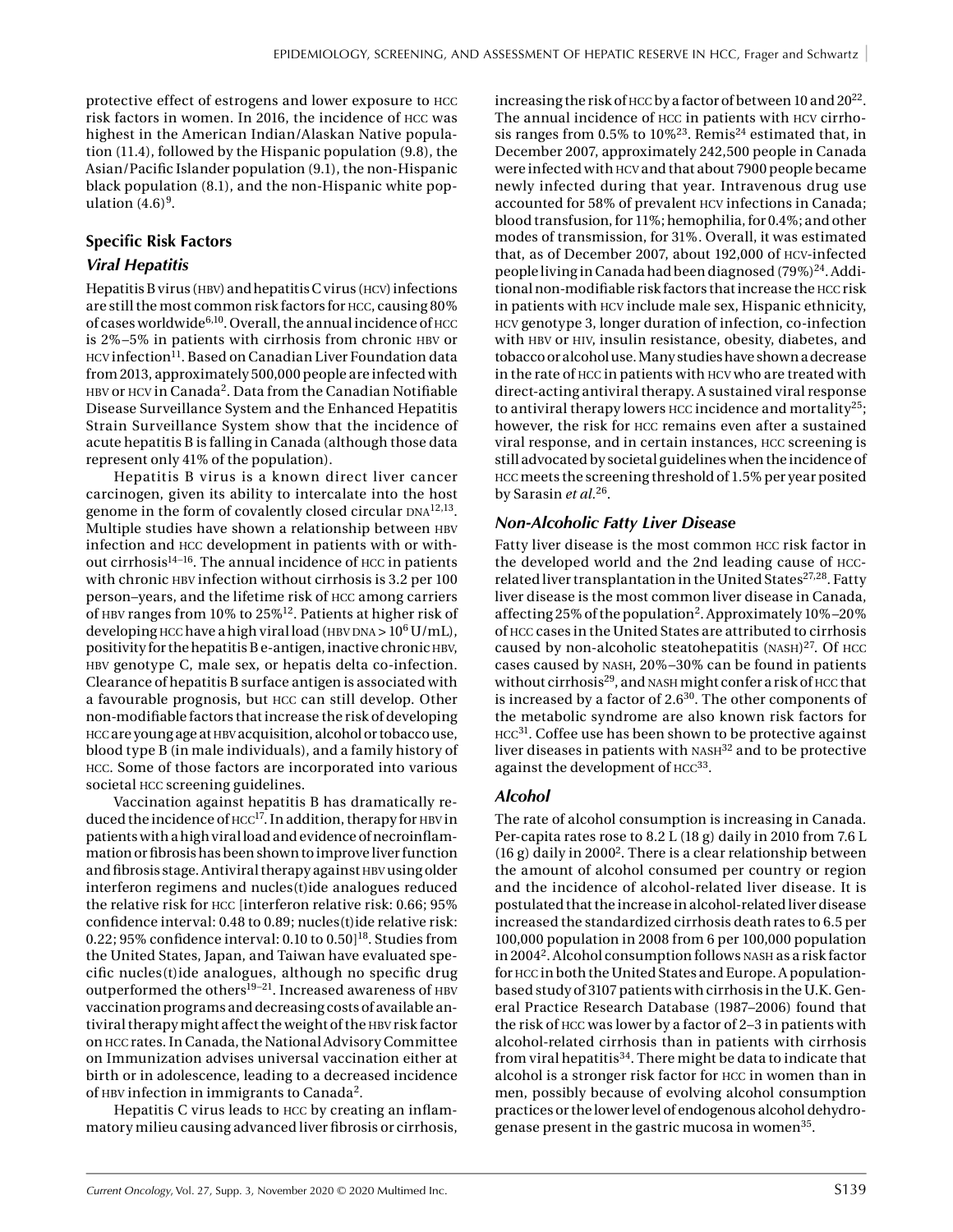# *Co-carcinogens*

There is a known additive effect of multiple carcinogens on hcc rates. *Aspergillus-*derived aflatoxins proliferate in countries with warm or humid environments and contaminate maize, groundnuts, and tree nuts<sup>8</sup>. Of the 4 aflatoxin forms, aflatoxin B1 is the most common and potent. The International Agency for Research on Cancer has classified aflatoxin B1 as a group 1 human carcinogen<sup>13</sup>. Estimates suggest that aflatoxinB1 alone increases hcc risk by a factor of 6; HBV alone, by a factor of 11; and those two components together, by a factor of 5436. Smoking is also a known risk factor for  $HCC^{37}$ . Data from 14 U.S. cohorts suggest that the risk for hcc in individuals who had quit smoking more than 30 years earlier was almost equivalent to the risk in individuals who were never-smokers (hazard ratio: 1.09; 95% confidence interval: 0.74 to 1.61), suggesting that the carcinogenic effect can be reversed<sup>1</sup>.

## *Metabolic Liver Disease*

Many inherited metabolic liver diseases such as hemochromatosis *(HFE)*, α<sub>1</sub>-antitrypsin deficiency *(SERPINA1)*, glycogen storage diseases *(G6PC, SLC37A4),* porphyria *(HMBS, UROD),* tyrosinemia *(FAH),* and Wilson disease *(ATP7B)* increase susceptibility to  $HCC^{38-43}$ . The precise incidence of hcc in each of those populations is unknown, but is likely to be greater than  $1.5\%$  per year<sup>44</sup>. Multiple allelic HCC associations have been identified in the Asian HBV cohort<sup>45</sup>. In the United States, *PNPLA3* and the rs738409 single-nucleotide polymorphism have been shown to increase the risk of HCC in the white population with an odds ratio of 1.7546,47.

# **HCC Screening and Surveillance**

The main goals of a screening program for hcc are to prevent and detect cancer at an early stage so as to intervene, with measurable good outcomes<sup>44</sup>. Any screening program, including surveillance for liver cancer, is subject to leadtime bias<sup>44</sup>. Only one randomized controlled trial-by Zhang *et al.*48 in 2004 in China—has evaluated a primary endpoint of mortality in patients undergoing **HCC** screening. In 19,200 Chinese patients with chronic hepatitis B (with or without cirrhosis) followed for 5 years, the mortality rate from hcc was 83 per 100,000 population in the screening arm compared with 132 per 100,000 population in the non-screening arm48. A 37% reduction in mortality was observed with implementation of a screening protocol of ultrasonography and alpha-fetoprotein (afp) measurement every 6 months<sup>48</sup>. The study has been critiqued for using cluster randomization, and it is unclear whether data derived from this cohort of patients with hepatitis B can be generalized to other patients at risk for hcc.

Given that screening is now the standard of care in hcc management, additional randomized controlled trials are unlikely to occur, but other observational studies show that surveillance is associated with both early tumour detection and improved survival<sup>49,50</sup>. More than 58 studies have been pooled to calculate mortality rates in a hcc screening population, but the data about the benefits of screening are mixed $49,51$ .

Ten different societal hcc-related screening guidelines from four continents have been published<sup>52</sup>. Each guideline

reflects the epidemiology and risk factors endemic to its region. Based on the available data, all the guidelines indicate that an incidence of 1.5% per year or greater warrants surveillance of  $HCC$  in cirrhosis<sup>26</sup>. With respect to screening in the non-cirrhotic population, the guidelines vary. Based on tumour doubling time, all societies use a 6-month screening interval (except for the Japan Society of Hepatology, which endorses 3- to 4-month follow-up for patients who are at high risk for hcc). The American Association for the Study of Liver Diseases (2017) recommends ultrasound-based HCC screening with or without AFP measurement, and the Canadian Association for the Study of the Liver (2014) recommends the ultrasound modality alone. Asian societies promote use of computed tomography and magnetic resonance imaging in high-risk populations and delineate an afp cut-off of more than 200 ng/mL to reduce the rate of false positives. The European Association for the Study of the Liver recommends hcc screening for all patients with advanced (F3) fibrosis without defining the cause of that condition. The American Association for the Study of Liver Diseases and the Canadian Association for the Study of the Liver do not make specific recommendations about screening for patients with F3 disease. The American Association for the Study of Liver Diseases recommends avoiding screening in patients classified as Child–Turcotte–Pugh (CTP) C unless there is a route to liver transplantation. Asian societies state that screening should not be performed in patients with advanced liver disease for whom hcc treatment modalities cannot be pursued.

The data support a survival benefit with HCC screening. Median survival in newly diagnosed hcc was 52 months in Japan, where a screening program was in place; it was 17.8 months in Hong Kong, where no screening was performed. The most important factor influencing survival was stage at diagnosis.

Despite societal guidelines that recommend ultrasonography and AFP measurement as tools for screening and surveillance, the performance characteristics of those modalities have been relatively poor, with relatively low sensitivity, specificity, and positive predictive value. Several groups have been attempting to identify serum markers that could enable early detection of hcc, with varied success. A model that includes sex, age, AFP-L3, AFP, and des-gamma-carboxyprothrombin (GALAD score) combines several tumour markers to derive a composite score that has a high sensitivity (>60%) and positive predictive value for identifying early-stage HCC<sup>53</sup>. Another novel and recent analysis of viral exposure signatures in patients at risk for hcc unexpectedly showed excellent performance characteristics for such signatures in predicting and diagnosing hcc54. Validation of that screening strategy and others using serum gene expression profiles will hopefully improve the ability to detect and treat this tumour at an early stage.

# **Hepatic Reserve**

In contrast to the many malignancies in which tumour characteristics influence treatment, prognosis and ability to treat patients with hcc are contingent on a combination of tumour characteristics, hepatic reserve, and the patient's functional status.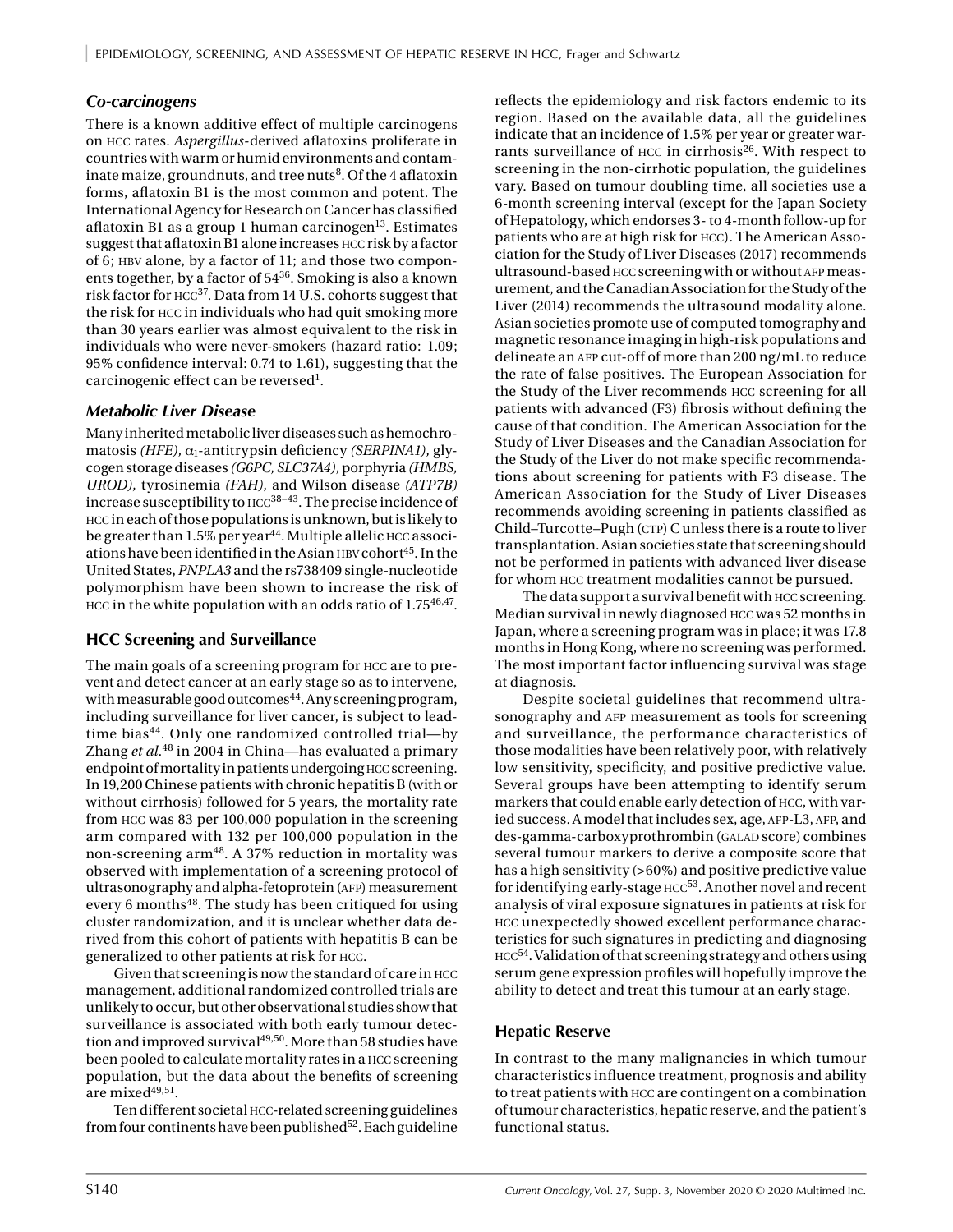Common determinants of hepatic reserve include the CTP classification, which incorporates a score assigned based on serum albumin, prothrombin time, bilirubin, ascites, and hepatic encephalopathy. Patients with 5–6 points are categorized as class A; those with 7–9 points, as class B; and those with 10 or more points, as class C. The Model for End-Stage Liver Disease (MELD), which incorporates objective laboratory values (bilirubin, international normalized ratio, and creatinine) to remove the subjective bias inherent in the CTP system, has been developed for use in liver transplantation allocation. Both the CTP classification and the meld score are useful for the assessment of hepatic reserve in patients with hcc and for guiding treatment decisions.

Developed in 2008, the Barcelona Clinic Liver Cancer staging system has emerged as the most prominent global staging system for hcc, and it is used worldwide to define treatment modalities for HCC<sup>55</sup>. The CTP classification and the Eastern Cooperative Oncology Group performance status are incorporated into that treatment allocation system.

Limitations inherent in the subjective nature of the CTP classification and the short-term prognostic value of the meld have led to the development of a prognostic system that can be applied specifically to patients with hcc. The albumin–bilirubin score was developed using a multivariate analysis of prognostic variables from a large cohort of Japanese patients with  $HCC^{56}$ . This prognostic system has been validated in other populations. Albumin–bilirubin grade i (score: –2.60 or less), grade ii (score: greater than –2.60 to –1.39), and grade iii (greater than –1.39) are associated with differences in overall survival; however, the albumin–bilirubin score might not necessarily influence decisions about treatment eligibility.

#### *Hepatic Resection*

Evaluation of hepatic reserve is important for patients with small tumours who could be eligible for curative surgical resection. Although the CTP classification and the meld score are sometimes used for prognostication before surgical resection, those scoring systems do not correlate with the risk of hepatic decompensation after resection<sup>57</sup>. Based on data from Bismuth *et al.*58, only 5% –15% of patients presenting with hcc will have adequate hepatic reserve to undergo resection. Patients with decompensated liver disease (defined as ascites, encephalopathy, or prior variceal bleeding) or those with portal hypertension associated thrombocytopenia or gastroesophageal varices should not undergo surgical resection. Many groups have moved toward using portal pressure measurement or a dual volumetric–technetium hepatobiliary scintigraphy approach to define liver synthetic function. Asian societies use indocyanine green at 15 minutes as a defining criterion for hepatic reserve. There is currently no definitive algorithm to assess hepatic reserve in North America, and a case-by-case discussion at a multidisciplinary tumour board is recommended.

#### *Transarterial Therapies*

Given the potential for hepatic decompensation and failure, treatment with transarterial chemoembolization and radioembolization is typically restricted to patients with CTP class A or B cirrhosis and a good performance

status. Relative contraindications include serum bilirubin greater than 2 mg/dL, aspartate aminotransferase greater than 100 U/L, tumour burden involving more than 50% of the liver, and prior transjugular intrahepatic portosystemic shunting.

#### *Systemic Therapies*

Most studies of systemic therapies, including multikinase inhibitors or immunotherapies, have been limited to patients with CTP class A cirrhosis and a good performance status. Although there can be some flexibility for patients with CTP class B cirrhosis, a low threshold for dose adjustment or discontinuation should be maintained.

#### **SUMMARY**

We have summarized the key data regarding HCC epidemiology, screening, and hepatic reserve assessment. Ongoing studies will be needed in the next 5–10 years to determine whether changes in the incidence of viral hepatitis, new treatment modalities, and improved screening and surveillance tools can positively influence the hcc landscape.

#### **CONFLICT OF INTEREST DISCLOSURES**

We have read and understood *Current Oncology'*s policy on disclosing conflicts of interest, and we declare that we have none.

#### **AUTHOR AFFILIATIONS**

\*Division of Hepatology, Department of Medicine, Montefiore Medical Center, Albert Einstein College of Medicine, Bronx, NY, U.S.A.

#### **REFERENCES**

- 1. Petrick JL, Florio AA, Znaor A, *et al.* International trends in hepatocellular carcinoma incidence, 1978–2012. *Int J Cancer* 2020;147:317–30.
- 2. Sherman M, Bilodeau M, Cooper C, *et al.* on behalf of the Canadian Liver Foundation. *Liver Disease in Canada: A Crisis in the Making.* Markham, ON: Canadian Liver Foundation; 2013.
- 3. Statistics Canada. Table 13-10-0111-01. Number and rates of new cases of primary cancer, by cancer type, age group and sex [Web resource]. Ottawa, ON: Statistics Canada; 2020. [Available online at: [https://doi.org/10.25318/1310011101-eng;](https://doi.org/10.25318/1310011101-eng) cited 12 November 2020]
- 4. Statistics Canada. Table 13-10-0158-01. Age-specific fiveyear net survival estimates for primary sites of cancer, by sex, three years combined [Web resource]. Ottawa, ON: Statistics Canada; 2020. [Available online at: [https://doi.](https://doi.org/10.25318/1310015801-eng) [org/10.25318/1310015801-eng;](https://doi.org/10.25318/1310015801-eng) cited 12 November 2020]
- 5. Bray F, Ferlay J, Soerjomataram I, Siegel RL, Torre LA, Jemal A. Global cancer statistics 2018: GLOBOCAN estimates of incidence and mortality worldwide for 36 cancers in 185 countries. *CA Cancer J Clin* 2018;68:394–424.
- 6. El-Serag HB. Epidemiology of viral hepatitis and hepatocellular carcinoma. *Gastroenterology* 2012;142:1264–73.e1.
- 7. Tang A, Hallouch O, Chernyak V, Kamaya A, Sirlin CB. Epidemiology of hepatocellular carcinoma: target population for surveillance and diagnosis. *Abdom Radiol (NY)* 2018;43:13–25.
- 8. McGlynn KA, Petrick JL, El-Serag HB. Epidemiology of hepatocellular carcinoma. *Hepatology* 2020;:[online ahead of print].
- 9. United States, Department of Health and Human Services, National Institutes of Health, National Cancer Institute (nci), Surveillance, Epidemiology, and End Results (SEER) Program. SEER\*Stat Database: Incidence—SEER Research Data, 9 Registries, Nov 2019 Sub (1975-2017)—Linked To County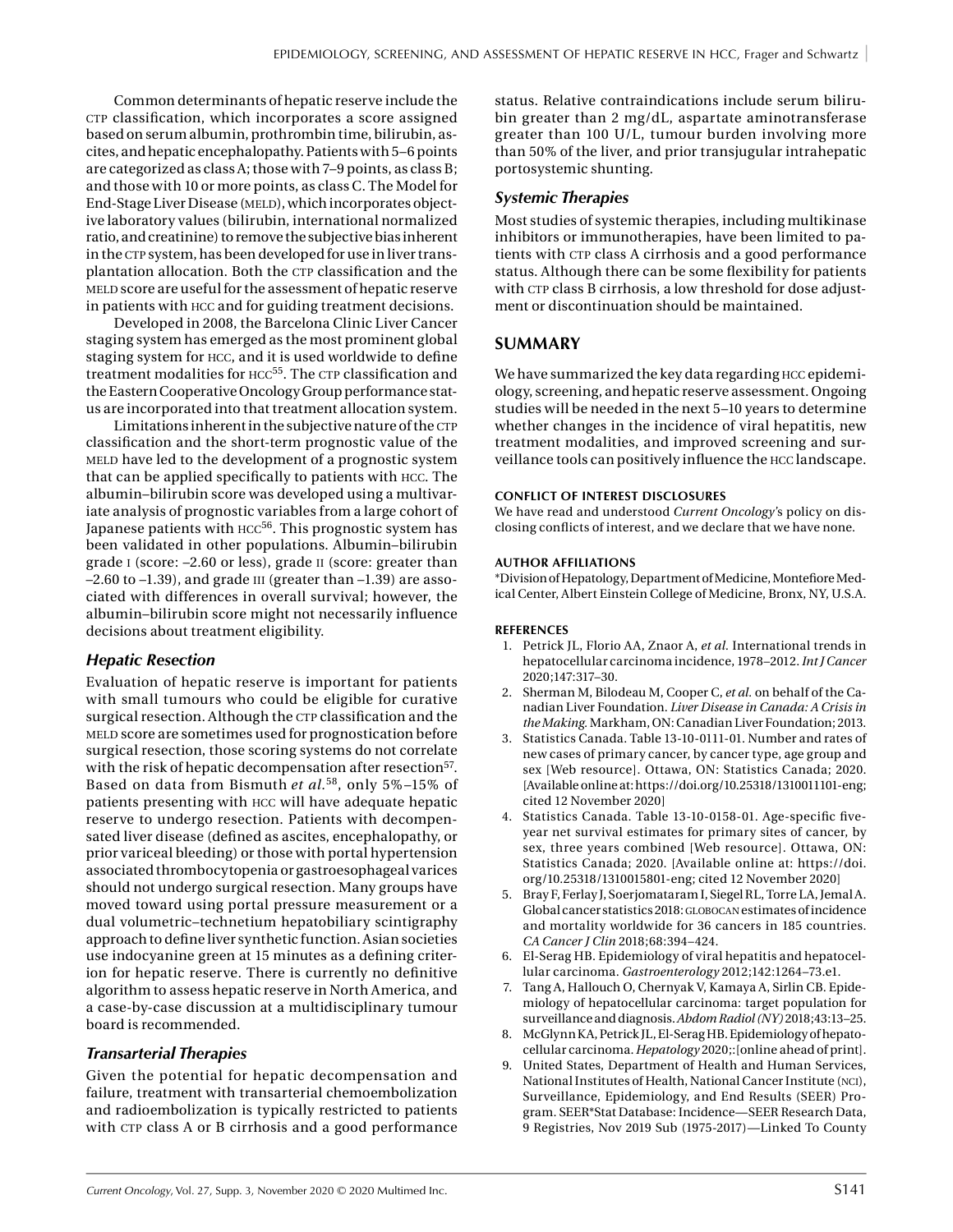Attributes—Time Dependent (1990-2017) Income/Rurality, 1969–2017 Counties, National Cancer Institute, DCCPS, Surveillance Research Program, released April 2020, based on the November 2019 submission. Bethesda, MD: nci; 2019.

- 10. Yang JD, Hainaut P, Gores GJ, Amadou A, Plymoth A, Roberts LR. A global view of hepatocellular carcinoma: trends, risk, prevention and management. *Nat Rev Gastroenterol Hepatol* 2019;16:589–604.
- 11. Yang JD, Mohamed HA, Cvinar JL, Gores GJ, Roberts LR, Kim WR. Diabetes mellitus heightens the risk of hepatocellular carcinoma except in patients with hepatitis C cirrhosis. *Am J Gastroenterol* 2016;111:1573–80.
- 12. McGlynn KA, Petrick JL, London WT. Global epidemiology of hepatocellular carcinoma: an emphasis on demographic and regional variability. *Clin Liver Dis* 2015;19:223–38.
- 13. iarc Working Group on the Evaluation of Carcinogenic Risks to Humans. Biological agents. Volume 100 B. A review of human carcinogens. *IARC Monogr Eval Carcinog Risks Hum* 2012;100:1–441.
- 14. Tsukuma H, Hiyama T, Tanaka S, *et al.* Risk factors for hepatocellular carcinoma among patients with chronic liver disease. *N Engl J Med* 1993;328:1797–801.
- 15. Villeneuve JP, Desrochers M, Infante-Rivard C, *et al.* A long-term follow-up study of asymptomatic hepatitis B surface antigen– positive carriers in Montreal. *Gastroenterology* 1994;106:1000–5.
- 16. Chen JD, Yang HI, Iloeje UH, *et al.* on behalf of the Risk Evaluation of Viral Load Elevation and Associated Liver Disease/ Cancer in HBV (reveal-hbv) Study Group. Carriers of inactive hepatitis B virus are still at risk for hepatocellular carcinoma and liver-related death. *Gastroenterology* 2010;138:1747–54.
- 17. Chang MH, Chen CJ, Lai MS, *et al.* Universal hepatitis B vaccination in Taiwan and the incidence of hepatocellular carcinoma in children. Taiwan Childhood Hepatoma Study Group. *N Engl J Med* 1997;336:1855–9.
- 18. Sung JJ, Tsoi KK, Wong VW, Li KC, Chan HL. Meta-analysis: treatment of hepatitis B infection reduces risk of hepatocellular carcinoma. *Aliment Pharmacol Ther* 2008;28:1067–77.
- 19. Chen CH, Lee CM, Lai HC, *et al.* Prediction model of hepatocellular carcinoma risk in Asian patients with chronic hepatitis B treated with entecavir. *Oncotarget* 2017;8:92431–41.
- 20. Papatheodoridis GV, Lampertico P, Manolakopoulos S, Lok A. Incidence of hepatocellular carcinoma in chronic hepatitisB patients receiving nucleos(t)ide therapy: a systematic review. *J Hepatol* 2010;53:348–56.
- 21. Baran B. Nucleos(t)ide analogs in the prevention of hepatitis B virus related hepatocellular carcinoma. *World J Hepatol* 2015;7:1742–54.
- 22. De Mitri MS, Poussin K, Baccarini P, *et al.* hcv-associated liver cancer without cirrhosis. *Lancet* 1995;345:413–15.
- 23. El-Serag HB, Kanwal F. Epidemiology of hepatocellular carcinoma in the United States: where are we? Where do we go? *Hepatology* 2014;60:1767–75.
- 24. Remis RS. *Modelling the Incidence and Prevalence of Hepatitis C Infection and Its Sequelae in Canada, 2007.* Ottawa, ON: Public Health Agency of Canada; 2007.
- 25. Meringer H, Shibolet O, Deutsch L. Hepatocellular carcinoma in the post–hepatitis C virus era: should we change the paradigm? *World J Gastroenterol* 2019;25:3929–40.
- 26. Sarasin FP, Giostra E, Hadengue A. Cost-effectiveness of screening for detection of small hepatocellular carcinoma in western patients with Child–Pugh class A cirrhosis. *Am J Med* 1996;101:422–34.
- 27. Younossi ZM, Otgonsuren M, Henry L, *et al.* Association of nonalcoholic fatty liver disease (NAFLD) with hepatocellular carcinoma (hcc) in the United States from 2004 to 2009. *Hepatology* 2015;62:1723–30.
- 28. Younossi ZM, Koenig AB, Abdelatif D, Fazel Y, Henry L,

Wymer M. Global epidemiology of nonalcoholic fatty liver disease—Meta-analytic assessment of prevalence, incidence, and outcomes. *Hepatology* 2016;64:73–84.

- 29. Kanwal F, Kramer JR, Mapakshi S, *et al.* Risk of hepatocellular cancer in patients with non-alcoholic fatty liver disease. *Gastroenterology* 2018;155:1828–37.e2.
- 30. Natarajan Y, Kramer JR, Yu X, *et al.* Risk of cirrhosis and hepatocellular cancer in patients with non-alcoholic fatty liver disease and normal liver enzymes. *Hepatology* 2020;:[online ahead of print].
- 31. Jinjuvadia R, Patel S, Liangpunsakul S. The association between metabolic syndrome and hepatocellular carcinoma: systemic review and meta-analysis. *J Clin Gastroenterol* 2014; 48:172–7.
- 32. Molloy JW, Calcagno CJ, Williams CD, Jones FJ, Torres DM, Harrison SA. Association of coffee and caffeine consumption with fatty liver disease, nonalcoholic steatohepatitis, and degree of hepatic fibrosis. *Hepatology* 2012;55:429–36.
- 33. Kennedy OJ, Roderick P, Buchanan R, Fallowfield JA, Hayes PC, Parkes J. Coffee, including caffeinated and decaffeinated coffee, and the risk of hepatocellular carcinoma: a systematic review and dose–response meta-analysis. *BMJ Open* 2017;7:e013739.
- 34. West J, Card TR, Aithal GP, Fleming KM. Risk of hepatocellular carcinoma among individuals with different etiologies of cirrhosis: a population-based cohort study. *Aliment Pharmacol Ther* 2017;45:983–90.
- 35. Woodard GA, Downey J, Hernandez-Boussard T, Morton JM. Impaired alcohol metabolism after gastric bypass surgery: a case–crossover trial. *J Am Coll Surg* 2011;212:209–14.
- 36. Liu Y, Chang CCH, Marsh GM, Wu F. Population attributable risk of aflatoxin-related liver cancer: systematic review and meta-analysis. *Eur J Cancer* 2012;48:2125–36.
- 37. Alberg AJ, Shopland DR, Cummings KM. The 2014 Surgeon General's report: commemorating the 50th Anniversary of the 1964 Report of the Advisory Committee to the US Surgeon General and updating the evidence on the health consequences of cigarette smoking. *Am J Epidemiol* 2014;179:403–12.
- 38. Elmberg M, Hultcrantz R, Ekbom A, *et al.* Cancer risk in patients with hereditary hemochromatosis and in their first-degree relatives. *Gastroenterology* 2003;125:1733–41.
- 39. Eriksson S, Carlson J, Velez R. Risk of cirrhosis and primary liver cancer in alpha 1–antitrypsin deficiency. *N Engl J Med* 1986;314:736–9.
- 40. Manzia TM, Angelico R, Toti L, *et al.* Glycogen storage disease type ia and vi associated with hepatocellular carcinoma: two case reports. *Transplant Proc* 2011;43:1181–3.
- 41. Kauppinen R, Mustajoki P. Acute hepatic porphyria and hepatocellular carcinoma. *Br J Cancer* 1988;57:117–20.
- 42. Demers SI, Russo P, Lettre F, Tanguay RM. Frequent mutation reversion inversely correlates with clinical severity in a genetic liver disease, hereditary tyrosinemia. *Hum Pathol* 2003;34:1313–20.
- 43. Walshe JM, Waldenström E, Sams V, Nordlinder H, Westermark K. Abdominal malignancies in patients with Wilson's disease. *QJM* 2003;96:657–62.
- 44. Heimbach JK, Kulik LM, Finn RS, et al. AASLD guidelines for the treatment of hepatocellular carcinoma. *Hepatology* 2018;67:358–80.
- 45. Wang WT, Li Z, Shi M, *et al.* Association of the *GLB1* rs4678680 genetic variant with risk of hbv-related hepatocellular carcinoma. *Oncotarget* 2016;7:56501–7.
- 46. Dai G, Liu P, Li X, Zhou X, He S. Association between *PNPLA3* rs738409 polymorphism and nonalcoholic fatty liver disease (NAFLD) susceptibility and severity: a meta-analysis. *Medicine (Baltimore)* 2019;98:e14324.
- 47. Huang Z, Guo X, Zhang G, Liang L, Nong B. Correlation between *PNPLA3* rs738409 polymorphism and hepatocellular